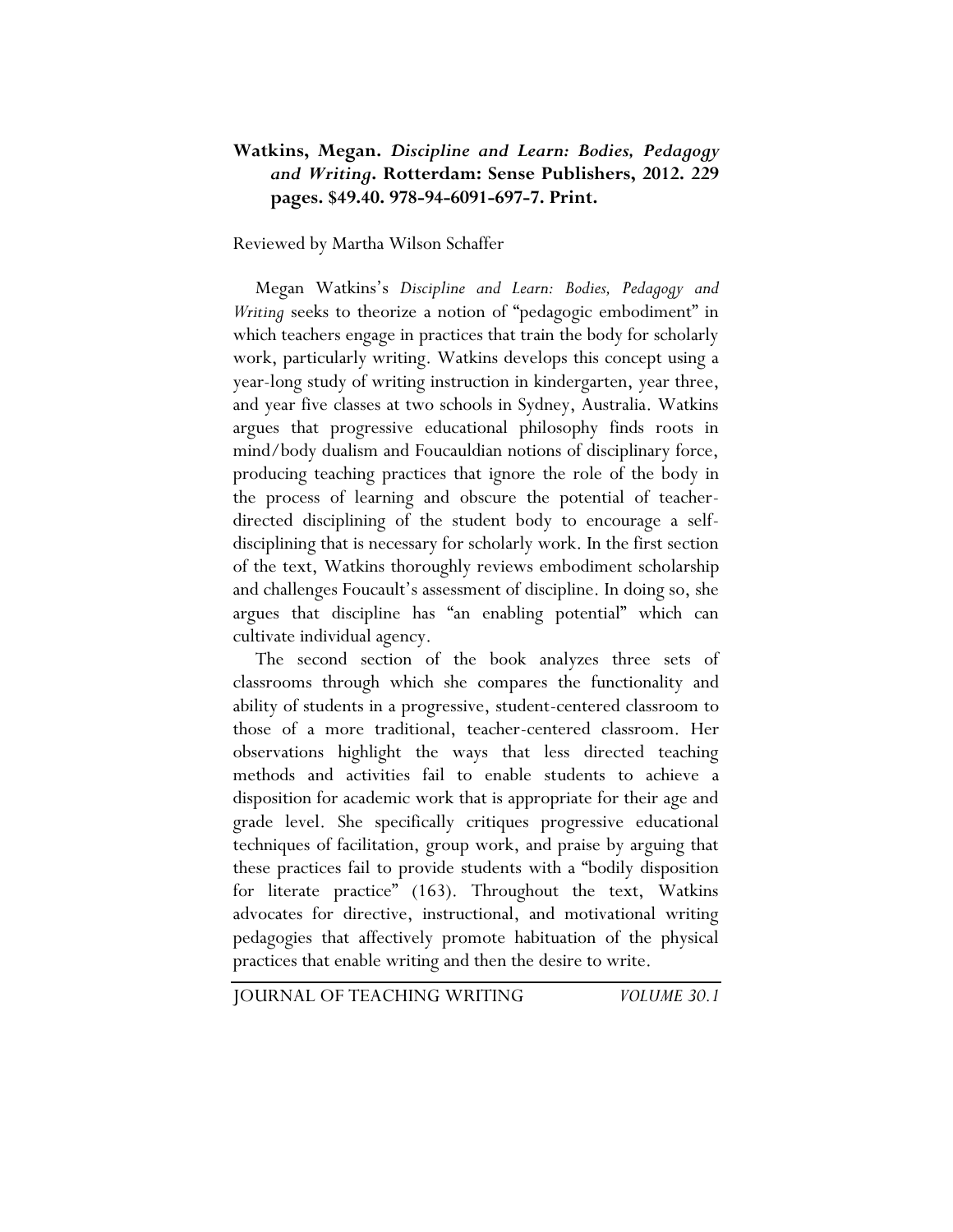Watkins, a Senior Lecturer in the School of Education at the University of Western Sydney, has a body of work that explores various treatments of embodiment, the role of desire in teaching and learning, and what she has called the accumulation of affects, a process through which teacher and student interact in the dynamic space of the classroom to grow and develop ("Desiring Recognition, Accumulating Affect"). Her research falls squarely within education, but her theoretical applications come from the scholarship of cultural studies and philosophy. *Discipline and Learn* is an iteration of her previous work in which she challenges current teaching trends away from teacher-directed classrooms that reinforce a separation of body and mind.

Though Watkins' study specifically analyzes six elementary classrooms and does not draw upon writing studies scholarship per se, she draws from intellectuals who are familiar to teachers of writing and writing studies scholars at all levels. Watkins employs Foucault, Merleau-Ponty, Bourdieu, and Spinoza, among others, to demonstrate the interrelatedness of mind and body, specifically in the context of learning literate practice, as well as a gap in our understanding of what lies between "what is done to the body" and "what the body does"(34). In Chapter 1 of the text, Watkins adeptly paces us through embodiment scholarship of Merleau-Ponty, Mauss, Bourdieu, and Butler, explaining their part in the advancement of the theorizing, but finding that ultimately there has yet to be any satisfactory work on how "conscious intent" and "corporeal competence" connect to "human practice" (34). At the same time, Watkins undresses Foucault's treatment of discipline by illustrating that the educational research born of his theory trains its eye toward social constitution and "downplays the agency of individual bodies' utilization of space" (28). She argues that pedagogy (not just philosophy) should be concerned with the mind/body relation, asserting that "this interface between structure and agency, mind and body is where theorization about the nature of pedagogic practice should be centered" (33-34).

In Chapter 2, Watkins begins theorizing by offering a "Spinozan reading of Bourdieu's habitus" (53). She explains that Bourdieu's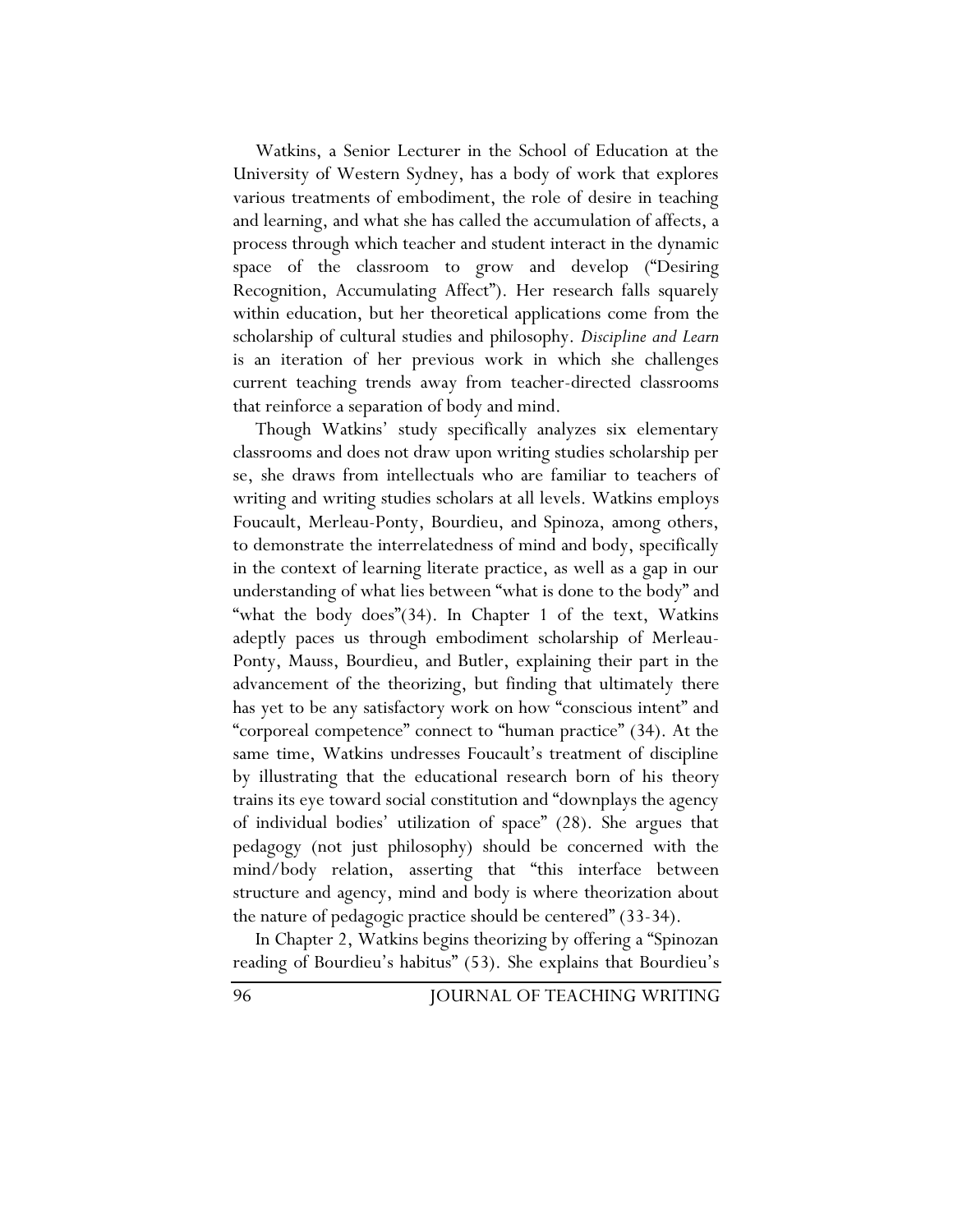notion of habitus usefully acknowledges "the processes of social embodiment in understanding practice" as "essentially accumulation of bodily affects, which over time have sedimented into dispositions" (52). But Bourdieu deals in the impact of the body on the unconscious mind, and in moving habitus into the context of teaching, Watkins needs a bridge between body and conscious mind. Here she turns to Vygotsky's theory of the Zone of Proximal Development ["students are more capable of successfully completing a task if they firstly receive guidance" (123)] and its emphasis on "teacher direction upon student learning" to propose her key concept of "pedagogic affect," in which the human activity of teaching, a kind of social "disciplinary force," that manifests in direction of the classroom environment and implementation of curriculum "affects students' bodies and minds" (53-55). This forms the basis of her next argument for a particular kind of affect that is more successful in helping students to achieve "dispositions" for scholarly work that are embodied, conscious, and then unconscious over time, a process that enables students to increasingly sophisticated work, specifically writing. Watkins promotes teacher direction, constructive criticism (not praise), and regulation of the learning environment to create repetition, reflection, and constancy that will teach students to self-regulate, which, ultimately, will engender students' agency.

She moves from the high abstractions of the first section of the book into a very concrete investigation of the historical and contemporary New South Wales Department of Education syllabus documents that set forth the pedagogic beliefs and values for the six classrooms she studied. After analyzing the discourse of these syllabi, Watkins offers detailed descriptions and comparisons of progressive-inspired and traditional-leaning classrooms at three grade levels: kindergarten, year three, and year five. She focuses on how each teacher's stated educational philosophy, progressive or traditional, manifested in the management of her classroom and impacted how well students learned to write. Watkins describes the arrangement of classroom spaces, how movement occurs in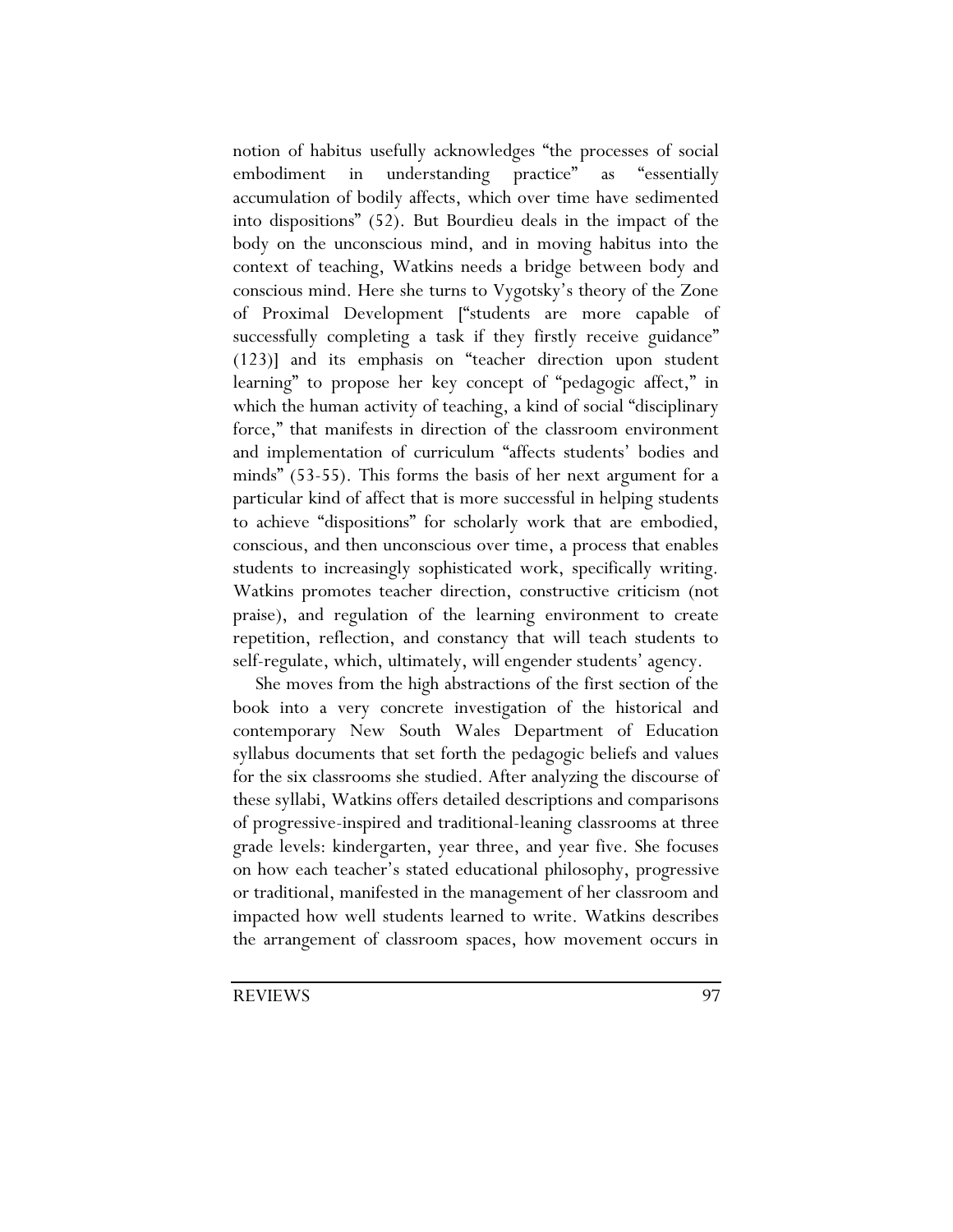the spaces, noise levels, allotments of time, uses of group work, and curriculum implementation through exercises and activities.

With little discussion of her methods and methodologies, the research presentation does not offer much in the way of modeling for writing researchers. The findings are very clearly directed to fulfilling the prophecy of the first section of the book: Progressive pedagogy is not as effective as traditional pedagogy in habituating students to literate practices because it fails to provide students with direction, iteration, and repetition that habituates the body to literate practice. As an example of how discipline figures into the physical space of the classroom, Watkins compares the kindergarten classroom of the progressive teacher as a space designed "for ease and comfort more conducive to play than work" with several discrete work spaces to and from which students continually moved with little supervision (98). The result was numerous "frequent change[s] of activities, [such that] children were not settled in any one spot for very long periods of time" (101). By contrast, the kindergarten teacher with a more traditional educational philosophy arranged her classroom with a "panoptic quality" that made students "aware their teacher's gaze was directed at them seemingly instilling a self-corrective to monitor their behavior" (117). Watkins argues that this teacherdirectedness is an appropriate and necessary part of enabling children to develop self-discipline. To demonstrate the relative effectiveness of the two pedagogies, Watkins ends each detailed account of her observations with a comparison of student writings from the progressive and traditional classrooms. In each case, the writing produced by the students taught in the more traditional setting (teacher-directed, regimented, with exercises that repeated writing practices) demonstrated more improvement.

In one of the most compelling descriptions of the effectiveness of embodied pedagogy, Watkins depicts the bodily impact of concentrated periods of time on a regular basis on teaching writing. In the more traditional, body-attentive classroom, the teacher created an academic atmosphere with quiet, extended periods of time to allow for concentration and extended physical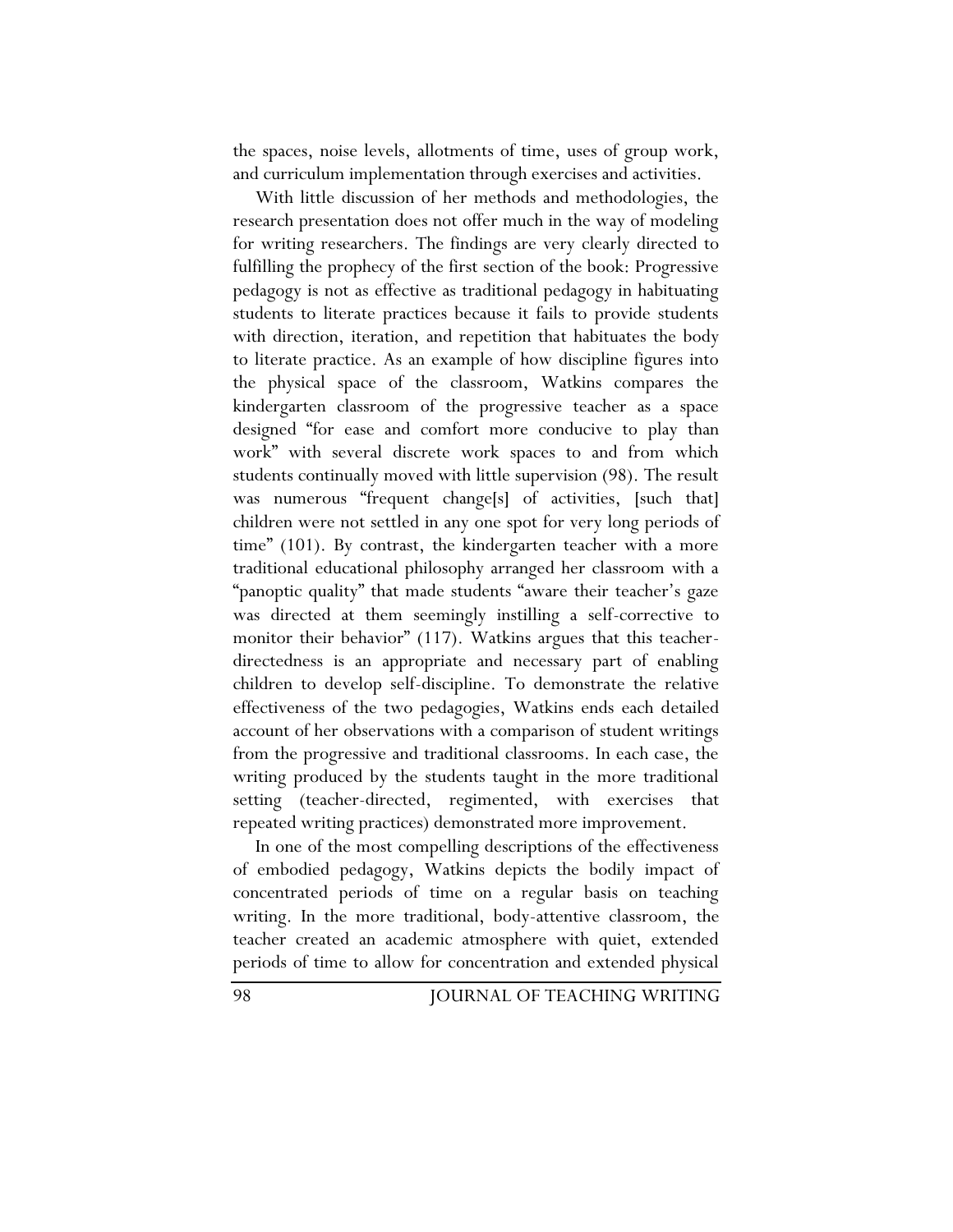work of writing. She repeatedly provided these opportunities, scaffolded with teacher intervention, whole class discussion, and sharing. By contrast, the more progressive teacher, who believed in giving students a comfortable space to explore their own innate abilities and desires, did not provide scaffolding and demanded no quiet time for concentrated effort. With student writing samples, Watkins demonstrates that student writing improved more significantly in the former class than in the latter. As most writing teachers would agree, "The complexity of [the writing] process necessitates the habituation of much of this technology" (149), which includes handwriting, spelling, punctuation, syntax, and textual form (148). Thus, Watkins argues, "The implications for pedagogy are that students need to devote sustained periods of time to acquiring these skills and to iteratively performing them to ensure they are habituated as bodily capacity" (149). It is not difficult to conceive of the need for concentrated time for writing in more advanced writing classrooms with older students who are habituating to genre conventions, digital composing practices, and critical thinking.

Watkins promotes pedagogy that is teaching focused, rather than learning focused, and her treatment of the progressiveleaning teachers reads harshly at many points in her discussion. But this is tempered by reference back to her analysis of the syllabus documents, which set forth the pedagogical imperatives for the teachers throughout the school district and to which the teachers are adhering, albeit with different tendencies and beliefs about the atmosphere that is most conducive to learning in the classroom. Insofar as these documents offer a form of teacher training and education, the district's "[s]yllabus documents . . . place emphasis on intended student outcomes and fail to detail the pedagogy required to achieve these" (149). Watkins also offers a brief consideration of the socioeconomic factors at play, acknowledging that the progressive teachers "who embraced a more psychological model of learning" worked with a more ethnically diverse and less affluent work population of students than the teachers who were more "attuned to the corporeality of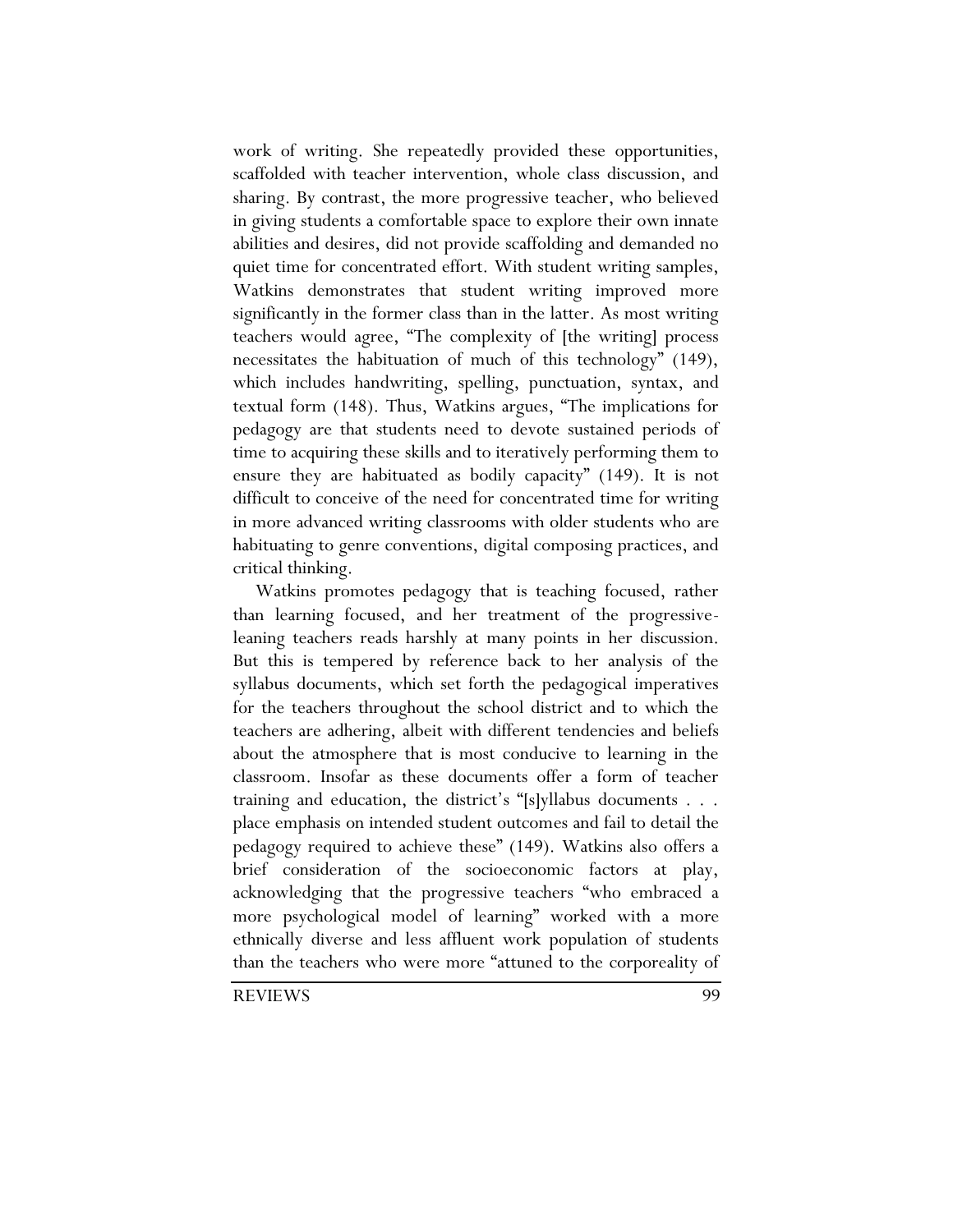learning" (196). But she quickly concludes "the students . . . were not only better writers because of their class background" but rather "were better writers than most of their peers . . . largely because of the capacitating properties of their teachers' pedagogy" (196). This assertion comes a bit too easily and invites a more thorough analysis and exploration into the relationship between socioeconomic factors and pedagogical practices.

Watkins concludes with a reiteration of her main claims: "[C]ertain forms of embodiment can promote capacitation" and pedagogic affect is maximized in more-traditional, disciplined teaching situations (201), but it is her discussion of desire and an ethos of learning in the last chapter that may be the most valuable proposition of her project. Not only did student-subjects become "invested with a discipline that predisposed them towards writing" through pedagogy that attended to corporeality of learning, they became "invested with a desire to learn which was grounded in the attainment of knowledge and skills" (195). Watkins observes that many of the progressive, psychology-focused teachers viewed students as either having the desire to learn or not, failing to see that desire can be and is cultivated affectively in learning environments. For Watkins, classroom practices that promote discipline create an ethos of learning which, in turn, creates a collective desire to learn, to write, and to do both well. It will remind many writing teachers of students who seem disinterested, even resistant, to writing or writing well and it suggests that we are not powerless in fostering this desire through our bodily interactions in the classroom. Watkins's parting words encourage writing teachers to explore desire as a "scholarly disposition:" "The desire to write is not simply a matter of motivation; it is predicated on bodily capacity, which, in the context of schooling, is only attained through 'the living work of the teacher'" (201).

Watkins' intellectual work and detailed analysis of her observed classrooms is impressive. But the text has limited utility if we cannot get on board with Watkins's critique of Foucault and the logic of her argument for a positive disciplinary force that habituates the body toward learning and agency. Her study of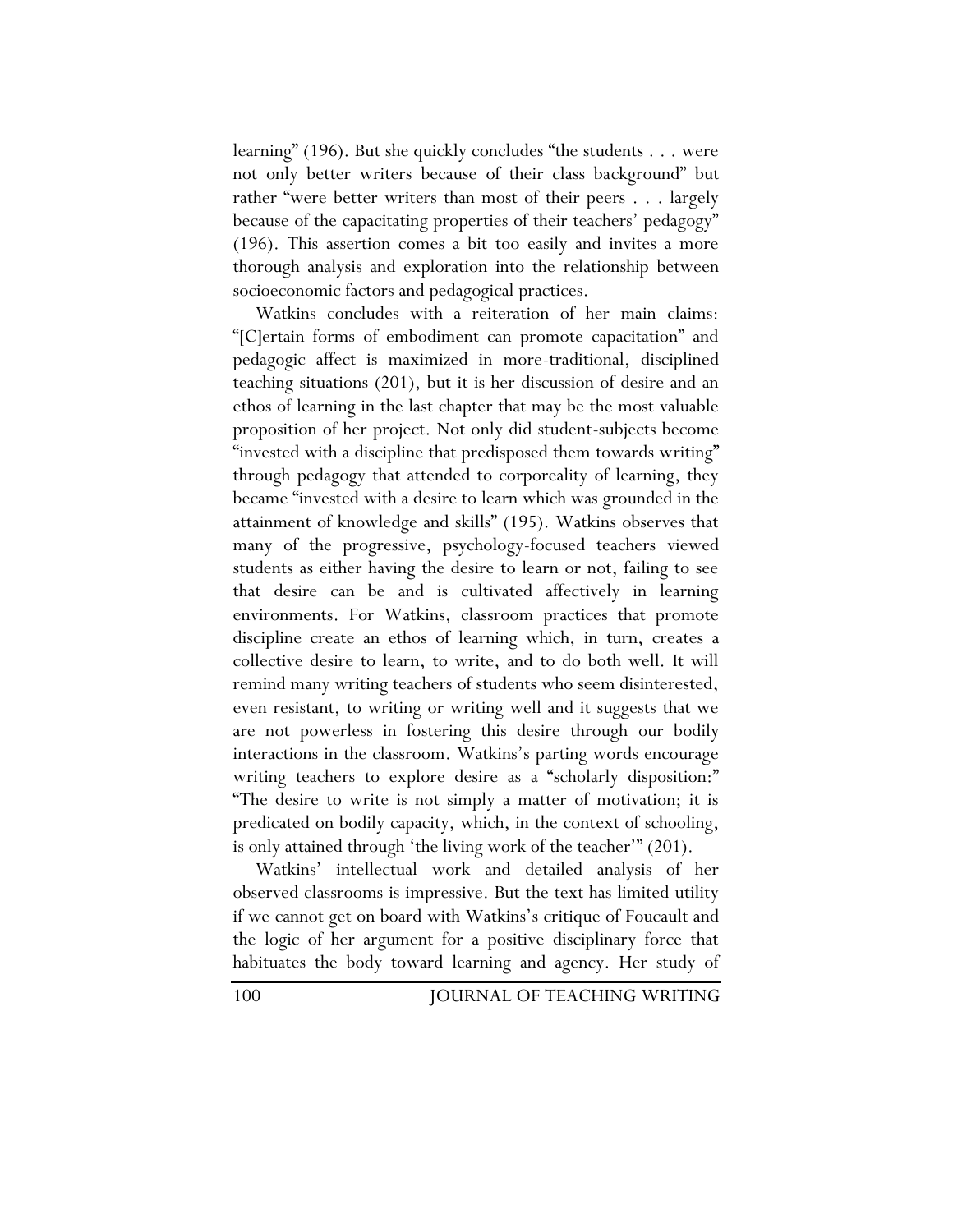elementary age writing pedagogy and practices would be most enlightening for teachers of younger students. It might not seem to have much application for writing teachers of older students unless we can bridge the conceptual differences between the very physical quality of writing instruction in elementary school and the more cognitive nature of writing at secondary and college levels. Perhaps it does not translate for all, but it does open the door to further consideration of the role that habituation might play at all levels of writing instruction as we encourage more complex uses of language, use of writing to develop critical thinking, and development of creativity and style. Watkins herself hints at the connection when she notes that grammar and syntax are habituated and become unconscious, allowing cognitive space to be freed for higher order writing practices. There is also something about the way in which she considers desire that validates the teaching profession in a very satisfying way that acknowledges the emotional investments of teaching and learning and that proposes a construction of desire that is scholarly, empowering, and socially cultivated.

At the very least, Watkins' work encourages writing teachers to think critically about our practices and values, pushing us beyond the pedantry of learning outcomes, to some very heavy reflection on the affective potency of our own classrooms. It is also a rather provocative invitation to teachers to care for themselves and to permit themselves to work from the front of the classroom. And even if we do not agree with Watkins' ultimate theory about the enabling agentic potential of disciplinary force, we can agree that teachers have been devalued significantly in the "learning" process for a variety of reasons—educational and political—and that her work importantly shifts the focus from learning to teaching, which gives much greater value and significance to the work that teachers do.